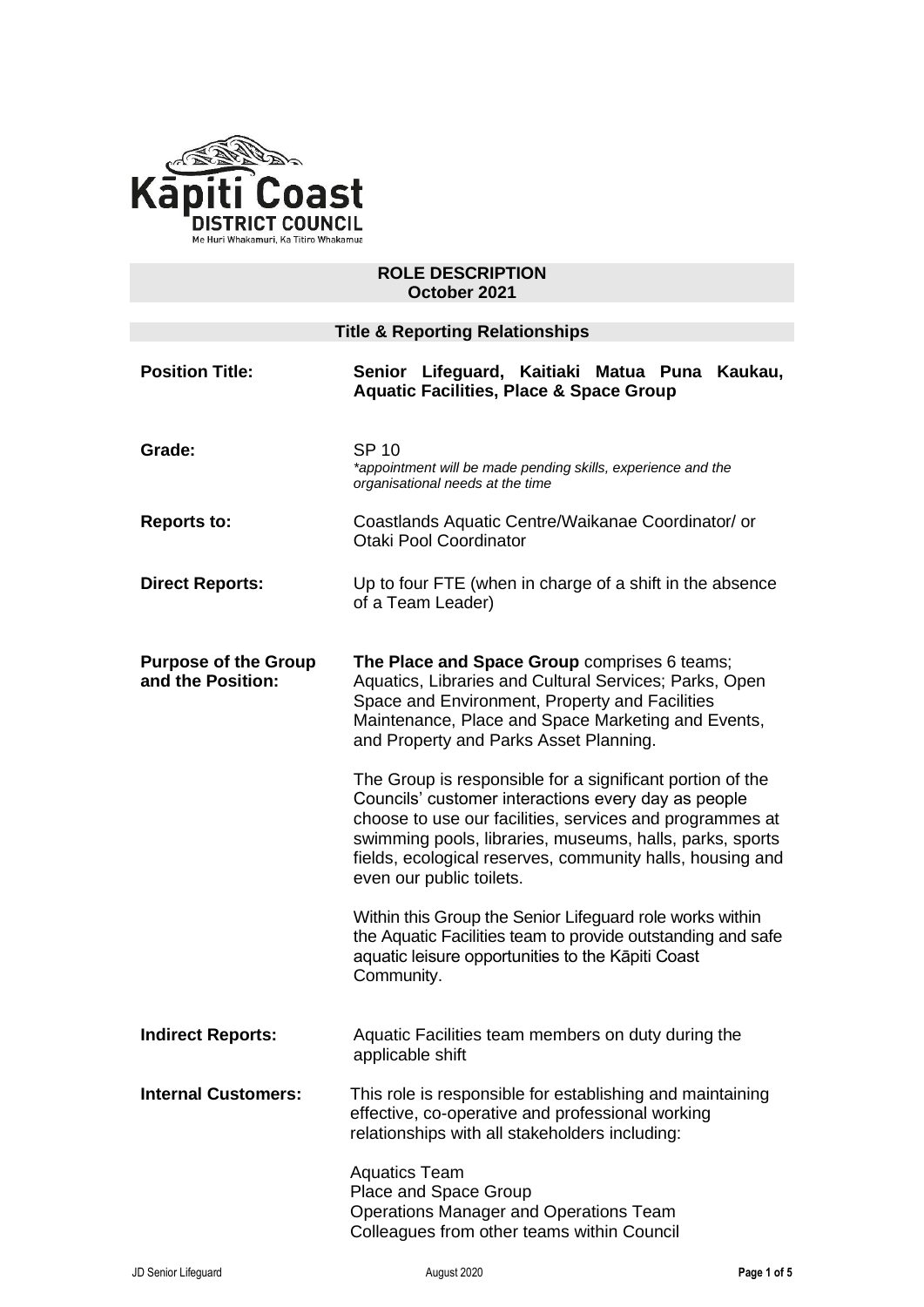# **KEY RESPONSIBILITIES AND OUTCOMES**

In the current local government environment, the Council must be well positioned and supported to meet the current and future needs of communities for good quality local infrastructure, local public services and performance of regulatory functions in a way that is most cost-effective for businesses and households. The Council needs to be ready for, and respond appropriately to, changes in external operating environments (such as shifts in government policy), which in turn influence how we do things. The Council is working to be well-positioned not only to see what is coming but also to take opportunities to influence the shape of these externally driven changes.

Our behaviours demonstrate our commitment to build and maintain an organisation that is acknowledged and respected for being:

- Caring we understand our customers' needs, share information and work as a team;
- Dynamic we bring a can-do attitude to make it happen; and
- Effective we get it right and deliver consistent, value for money services.

Staff will be aware of political sensitivities, support equal employment opportunities, and demonstrate an understanding of the implications of the Treaty of Waitangi on the operations of a local authority.

# **KEY RESULTS AND OUTCOMES**

# **Functional Key Results Technical**

# **Assist in the effective day to day operation of Aquatic facility when on duty;**

- Maintain a high level of public relations, be interactive with all visitors to the facility and provide a friendly atmosphere encouraging visitors to want to return.
- Help ensure the facility is operating under current Poolsafe requirements.
- Supervise patrons using the facility, and ensure patrons health and safety.
- Manage all staff on duty when rostered in charge of a shift.
- Help ensure all lifeguard staff carry out duties to a high level of lifeguard supervision and customer service.
- Maintain a high level of customer safety.
- Help ensure reception duties are carried out to a high standard, including telephone and desk enquires, bookings, receipting and other administration duties as required.
- In the event of a serious incident or emergency when on duty the Senior Lifeguard will be in charge of the situation if in charge of a shift.
- Undertake the caretaking, cleanliness and security of the facility and its surrounds.
- Ensure all aspects of caretaking assigned to your shift are completed as outlined in the staff manual.
- Be able to rescue and revive patrons in distress.
- Understand and apply first aid practices.
	- Maintain personal lifeguard and facility training on a regular basis and remain within the Lifeguard Qualification industry standard (i.e. 200m timed swim and swim test).

# **Leadership**

- Build and maintain a happy, high performing team.
- Effectively manage day to day work output and timeframe when covering a Team Leaders absence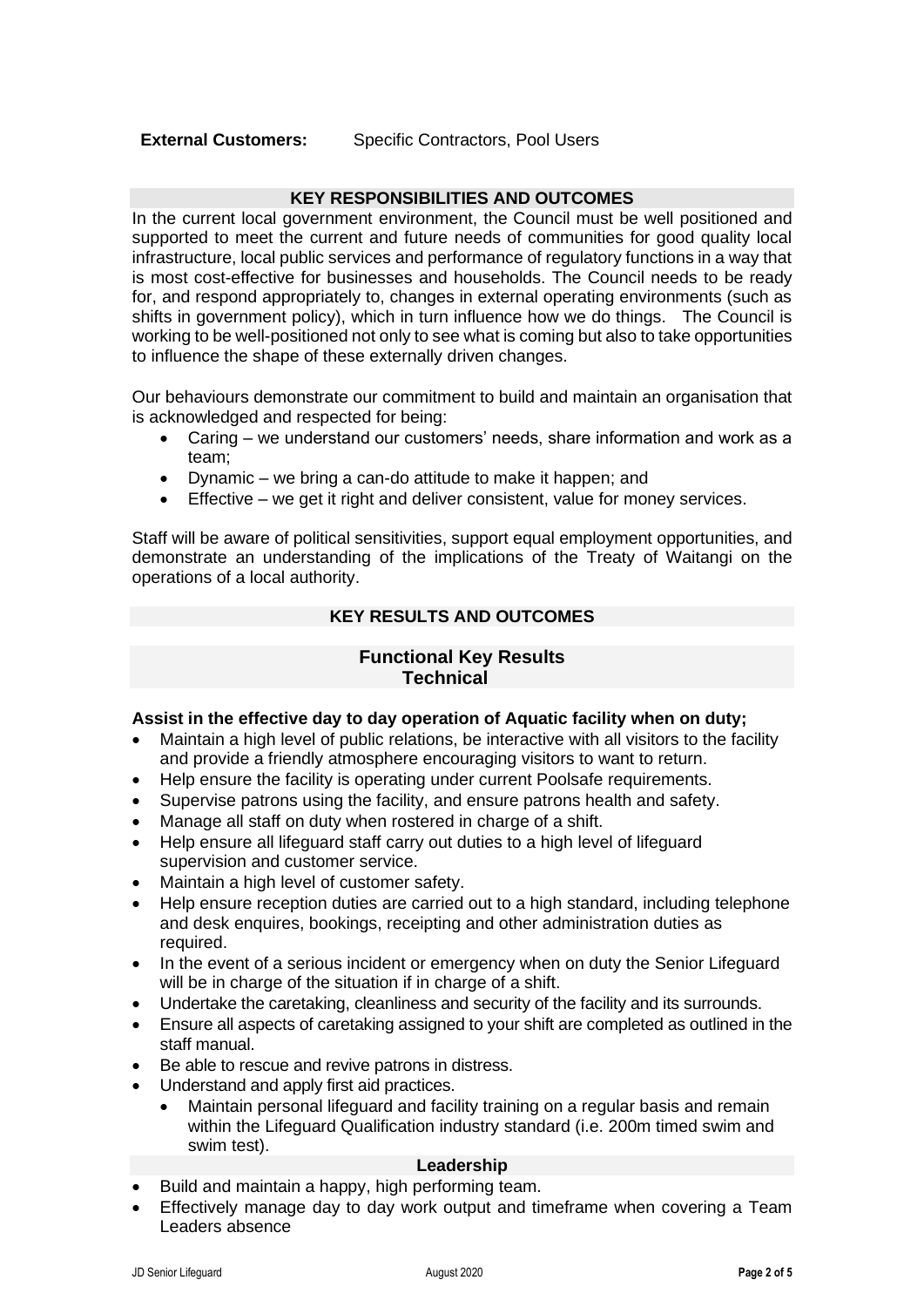- Be a role model for the delivery of consistent high customer service levels to internal and external customers and champion Council values.
- Establish an effective performance culture within the team

### **Legislative Compliance**

• Keep up to date with legislation/amended legislative frameworks and be able to demonstrate the application of such changes (in work and or communicate them to others).

### **Project Management**

- Effectively manage assigned projects to ensure on time and within budget, monitor and report regularly to manage risk and provide updates to key stakeholders.
- Ensure documentation is current, available as required and is prepared using Council standard templates/documentation.
- Ensure Council processes and procedures are complied with.

#### **Customer Service**

- Maintain a professional, courteous, and helpful attitude to all customers (internal and external) ensuring communication is accurate, succinct and in a manner which promotes customer service excellence and demonstrates organizational values.
- Maintain confidentiality at all times.

#### **Teamwork**

- Participate willingly and positively in the orientation, training and support of new staff in specific areas, providing coaching/buddy support as required.
- Provide a contribution to or participate in any projects and initiatives within the Group/organisation where required and the opportunity arises.
- Participate in initiatives and contribute suggestions as to improvements and/or efficiencies to enable ongoing quality improvement.
- Demonstrate a collaborative working style and participate as a member of the team undertaking all tasks maintaining positive working relationships with other staff members and internal and external customers.

#### **Financial Management**

- Ensure all financial activity is conducted in accord with current policy and procedures.
- Ensure you work within your financial delegation.

#### **Monitoring and Reporting**

- Review, monitor and report on activity or projects as required by the manager.
- Ensure any written reports are produced using Council standard templates and are provided within the required Peer Review timeframes.

### **Relationship Management**

- Build and maintain effective professional working relationship with all key stakeholders.
- Build and maintain effective working relationships with other council staff members based on a collaborative, collegial and cooperative working style.

### **Information Management**

• Take responsibility for ensuring Council information is stored with the appropriate accessibility in the designated system, using processes and tools as described in the current Information Management Policy.

#### **Personal Key Results**

• Demonstrate commitment to organisational values through behaviour that is consistent with our caring, dynamic and effective approach to customer service.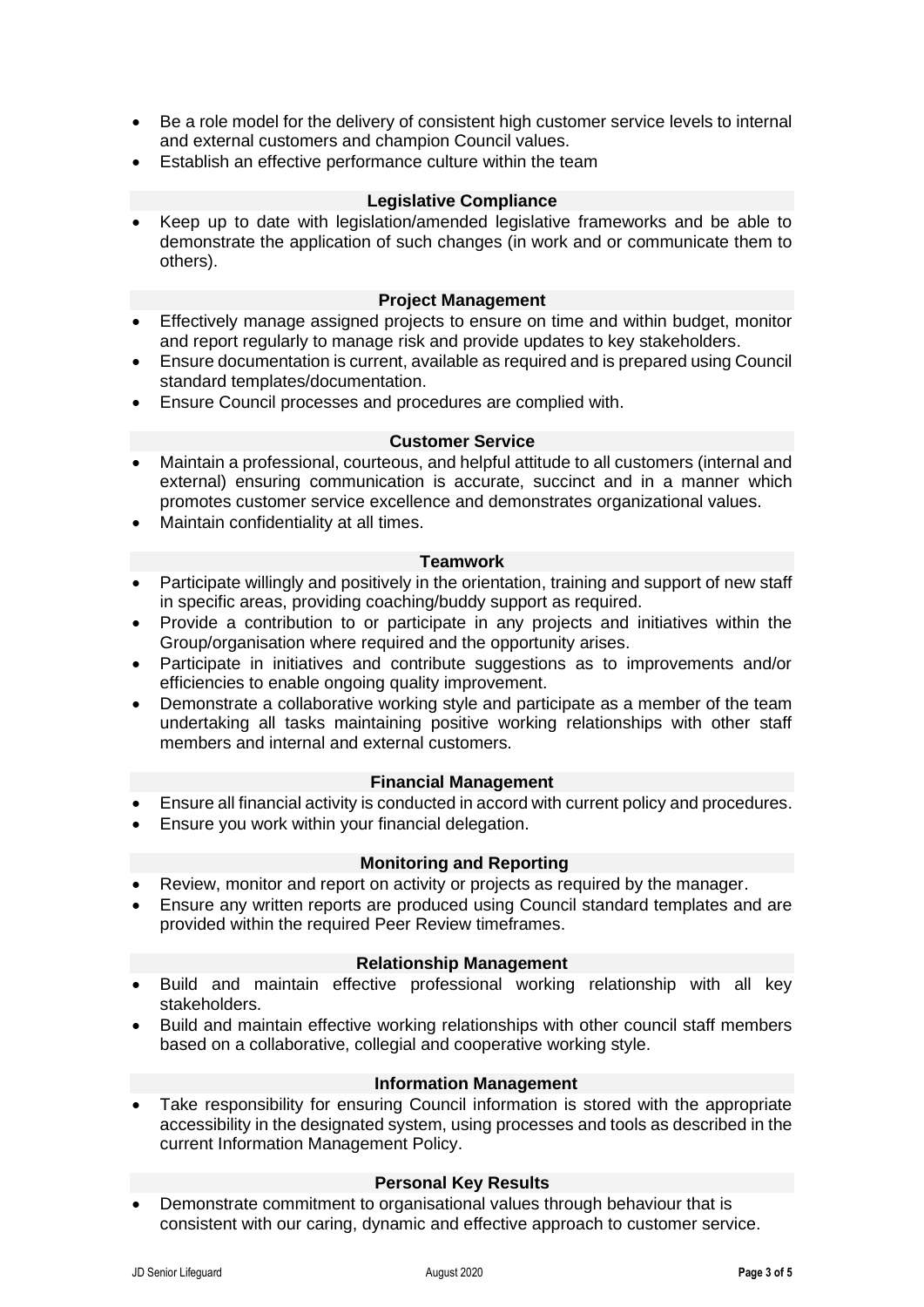- Establish and maintain effective and efficient working relationships with all stakeholders.
- Contribute collaboratively, positively and effectively to the operation of the team, the Group, and the organisation as a whole.
- Take responsibility for your own self development in order to enhance skills and knowledge applicable to current and future positions.
- Exhibit behavior which is consistent with the understanding of the Treaty of Waitangi and its application for the Council.

### **Health and Safety**

All employees have a responsibility to work towards keeping a safe and healthy work environment by following all safe work methods, identifying work place risks and hazards and using appropriate safety equipment. This includes but is not exclusive to demonstration of the following:

- taking all reasonable steps to ensure your own safety at work, and that no action or inaction of yours while at work causes harm to any person or the environment;
- reporting any risks and/or hazards you become aware of in the workplace;
- observing all safety policies, procedures and precautions, including wearing and using the protective clothing and equipment;
- notifying your manager/Group Manager/H&S Advisor immediately if you have an accident/incident/near miss at work and completing the required forms within 24 hours;
- notifying your manager/Group Manager/H&S Advisor within 24 hours of filing any ACC claim for a work related accident or gradual process injury, and provide your manager/Group Manager/H&S Advisor with copies of relevant medical information specific to your claim; and
- complying with all policies and procedures that are in place.

At the discretion of the Council, as part of a rehabilitation programme, you may be required to return to work to undertake such alternative duties as are available and are as reasonably within your capability and level of fitness as determined in consultation with a registered medical practitioner.

#### **Essential Skills, Knowledge and Experience**

- effective communication skills.
- effective time management skills and ability to work effectively without supervision and collaboratively as an effective team member.
- Effective interpersonal skills with a demonstrated commitment to customer service and willingness to and capability for dealing with a wide range of people within and outside the organisation.
- Holder of a current and valid NZ Drivers' licence and other special licences relevant to the role as may be required e.g. HT Licence.
- Hold (or be prepared to obtain) a current poolside lifeguard qualification and relevant NZQA water quality management unit standards.
- Possess skills and experience (or proven aptitude) to provide assistance in aquatic plant operation and poolside supervision.
- Be capable of dealing with the public in a confident, calm and friendly manner and dealing with emergency situations.
- Be able to work all shifts of the roster weekdays, weekends, day and late shifts.

# **OTHER INFORMATION**

From time to time, the position holder may be required to perform other duties in conjunction with the role and which are reasonably within their experience and capabilities.